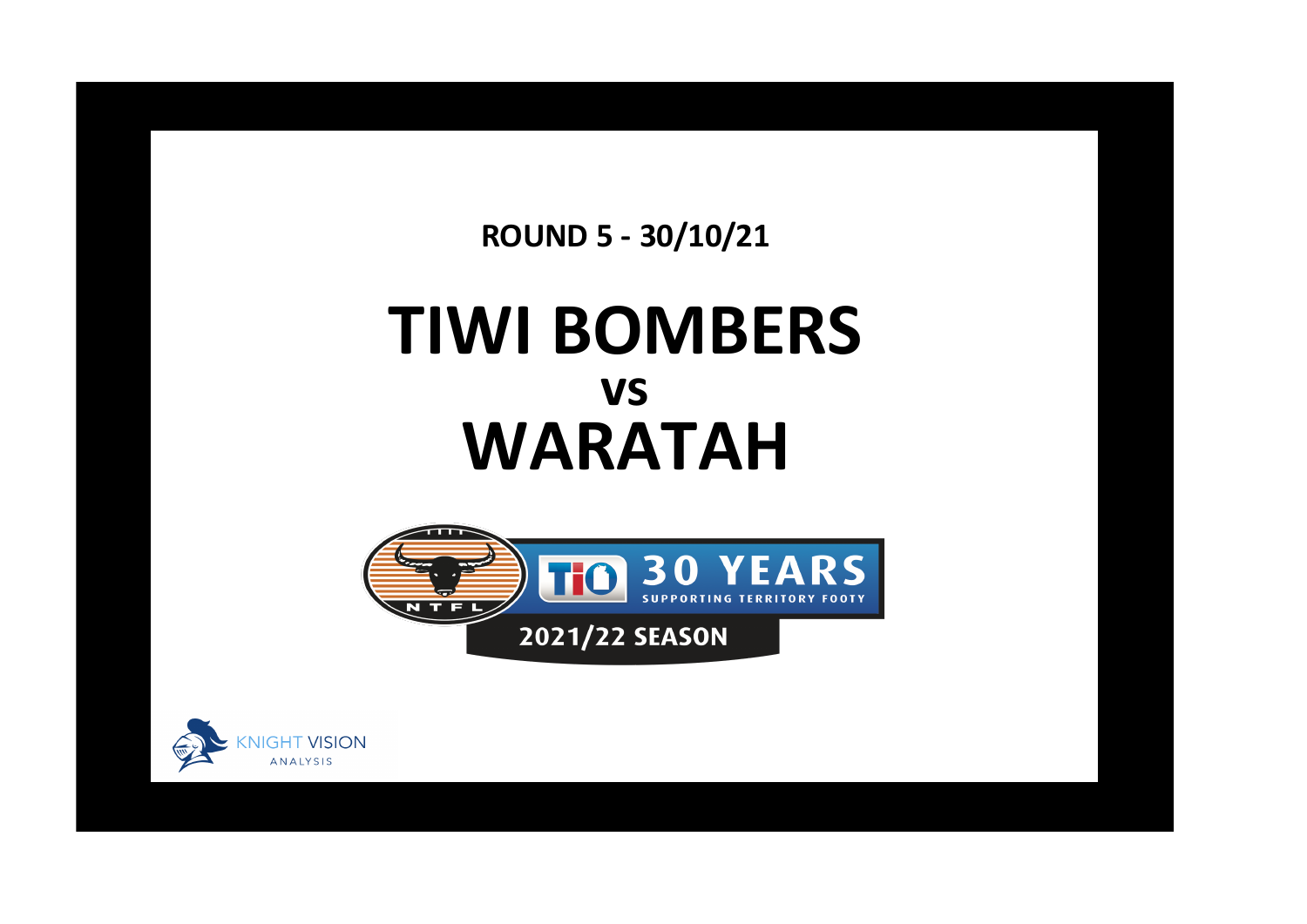|                         |                         | <b>Tiwi Bombers</b> |                |                |                          |                |                         | Waratah        |                |              | <b>Differential</b> |                |                |                |              |  |  |
|-------------------------|-------------------------|---------------------|----------------|----------------|--------------------------|----------------|-------------------------|----------------|----------------|--------------|---------------------|----------------|----------------|----------------|--------------|--|--|
| Q1                      | Q <sub>2</sub>          | Q <sub>3</sub>      | Q4             | <b>TOTAL</b>   |                          | Q1             | Q <sub>2</sub>          | Q <sub>3</sub> | Q <sub>4</sub> | <b>TOTAL</b> | Q1                  | Q <sub>2</sub> | Q <sub>3</sub> | Q <sub>4</sub> | <b>TOTAL</b> |  |  |
| 34                      | 29                      | 34                  | 41             | 138            | <b>Kicks</b>             | 50             | 53                      | 54             | 48             | 205          | $-16$               | $-24$          | $-20$          | $-7$           | $-67$        |  |  |
| 19                      | 14                      | 13                  | 20             | 66             | <b>Handballs</b>         | 34             | 32                      | 18             | 27             | 111          | $-15$               | $-18$          | $-5$           | $-7$           | $-45$        |  |  |
| 53                      | 43                      | 47                  | 61             | 204            | <b>Disposals</b>         | 84             | 85                      | 72             | 75             | 316          | $-31$               | $-42$          | $-25$          | $-14$          | $-112$       |  |  |
| 1.79                    | 2.07                    | 2.62                | 2.05           | 2.09           | <b>K:H Ratio</b>         | 1.47           | 1.66                    | 3.00           | 1.78           | 1.85         | $+0.32$             | $+0.42$        | $-0.38$        | $+0.27$        | $+0.24$      |  |  |
| 50%                     | 48%                     | 53%                 | 54%            | 51%            | Kick Eff. %              | 72%            | 62%                     | 78%            | 63%            | 69%          | $-22%$              | $-14%$         | $-25%$         | $-9%$          | $-17%$       |  |  |
| 84%                     | 57%                     | 85%                 | 95%            | 82%            | <b>Handball Eff. %</b>   | 91%            | 88%                     | 67%            | 96%            | 87%          | $-7%$               | $-30%$         | $+18%$         | $-1%$          | $-6%$        |  |  |
| 8                       | 6                       | 5                   | 4              | 23             | <b>Clangers</b>          | $\overline{2}$ | $\overline{\mathbf{z}}$ | 4              | 5              | 18           | $+6$                | $-1$           | $+1$           | $-1$           | $+5$         |  |  |
| 25                      | 21                      | 22                  | 23             | 91             | <b>Cont. Poss</b>        | 23             | 28                      | 27             | 19             | 97           | $+2$                | $-7$           | $-5$           | $+4$           | $-6$         |  |  |
| 31                      | 23                      | 26                  | 38             | 118            | <b>Unc. Poss</b>         | 66             | 57                      | 46             | 57             | 226          | $-35$               | $-34$          | $-20$          | $-19$          | $-108$       |  |  |
| 11                      | 4                       | 10                  | 11             | 36             | <b>Marks</b>             | 27             | 21                      | 29             | 22             | 99           | $-16$               | $-17$          | $-19$          | $-11$          | $-63$        |  |  |
| 10                      | 3                       | 10                  | 8              | 31             | <b>Unc. Marks</b>        | 26             | 19                      | 27             | 19             | 91           | $-16$               | $-16$          | $-17$          | $-11$          | $-60$        |  |  |
| 1                       | $\mathbf{1}$            | $\mathbf 0$         | 3              | 5              | <b>Cont. Marks</b>       | 1              | $\overline{2}$          | $\overline{2}$ | 3              | 8            | $\mathbf{0}$        | $-1$           | $-2$           | $\mathbf{0}$   | $-3$         |  |  |
| 0                       | $\overline{2}$          | $\overline{2}$      | $\mathbf{1}$   | 5              | Int. Marks               | 4              | $\mathbf{1}$            | 4              | 4              | 13           | $-4$                | $+1$           | $-2$           | $-3$           | $-8$         |  |  |
| 1                       | $\overline{2}$          | 1                   | 3              | $\overline{7}$ | <b>F50 Marks</b>         | 4              | 9                       | 7              | 5              | 25           | $-3$                | $-7$           | $-6$           | $-2$           | $-18$        |  |  |
| 15                      | $\overline{\mathbf{z}}$ | 9                   | 18             | 49             | <b>Handball Receives</b> | 31             | 28                      | 11             | 26             | 96           | $-16$               | $-21$          | $-2$           | $-8$           | $-47$        |  |  |
| 18                      | 19                      | 19                  | 16             | 72             | <b>Groundball Gets</b>   | 17             | 24                      | 18             | 12             | 71           | $+1$                | $-5$           | $+1$           | $+4$           | $+1$         |  |  |
| $\overline{\mathbf{2}}$ | 3                       | 4                   | 3              | 12             | <b>Hitouts</b>           | 8              | 10                      | 9              | 9              | 36           | $-6$                | $-7$           | $-5$           | $-6$           | $-24$        |  |  |
| 8                       | $\overline{7}$          | 6                   | 8              | 29             | <b>Clearances</b>        | $\overline{2}$ | 8                       | 6              | 5              | 21           | $+6$                | $-1$           | $\Omega$       | $+3$           | $+8$         |  |  |
| 9                       | 9                       | 14                  | 10             | 42             | <b>Tackles</b>           | 7              | 11                      | 13             | 7              | 38           | $+2$                | $-2$           | $+1$           | $+3$           | $+4$         |  |  |
| $\overline{2}$          | 6                       | 4                   | 4              | 16             | <b>One Percenters</b>    | 6              | 3                       | 6              | 8              | 23           | $-4$                | $+3$           | $-2$           | $-4$           | $-7$         |  |  |
| $\mathbf{2}$            | 4                       | 3                   | 4              | 13             | <b>Spoils</b>            | 4              | 3                       | 5              | 6              | 18           | $-2$                | $+1$           | $-2$           | $-2$           | $-5$         |  |  |
| 7                       | 4                       | 3                   | 9              | 23             | <b>Frees For</b>         | 7              | $\overline{2}$          | 11             | 9              | 29           | $\Omega$            | $+2$           | $-8$           | $\mathbf{0}$   | $-6$         |  |  |
| 7                       | $\overline{2}$          | 11                  | 9              | 29             | <b>Frees Against</b>     | 7              | 4                       | 3              | 9              | 23           | $\mathbf{0}$        | $-2$           | $+8$           | $\bf{0}$       | $+6$         |  |  |
| $\overline{\mathbf{z}}$ | 11                      | 8                   | 14             | 40             | <b>Inside 50s</b>        | 10             | 13                      | 14             | 10             | 47           | $-3$                | $-2$           | $-6$           | $+4$           | $-7$         |  |  |
| 6                       | $\overline{7}$          | 8                   | 7              | 28             | <b>Rebound 50s</b>       | 8              | $\overline{7}$          | 8              | 9              | 32           | $-2$                | $\Omega$       | $\Omega$       | $-2$           | $-4$         |  |  |
| 43%                     | 64%                     | 25%                 | 50%            | 48%            | Score / I50 %            | 80%            | 77%                     | 71%            | 70%            | 74%          | $-37%$              | $-13%$         | $-46%$         | $-20%$         | $-27%$       |  |  |
| $\mathbf 0$             | 3                       | $\mathbf 0$         | 5              | 8              | <b>Goals</b>             | 3              | 5                       | 6              | $\overline{2}$ | 16           | $-3$                | $-2$           | $-6$           | $+3$           | $-8$         |  |  |
| 3                       | 4                       | 2                   | $\overline{2}$ | 11             | <b>Behinds</b>           | 5              | 5                       | 4              | 5              | 19           | $-2$                | $-1$           | $-2$           | $-3$           | $-8$         |  |  |
| $\overline{\mathbf{3}}$ | 22                      | $\overline{2}$      | 32             | 59             | <b>Score</b>             | 23             | 35                      | 40             | 17             | 115          | $-20$               | $-13$          | $-38$          | $+15$          | $-56$        |  |  |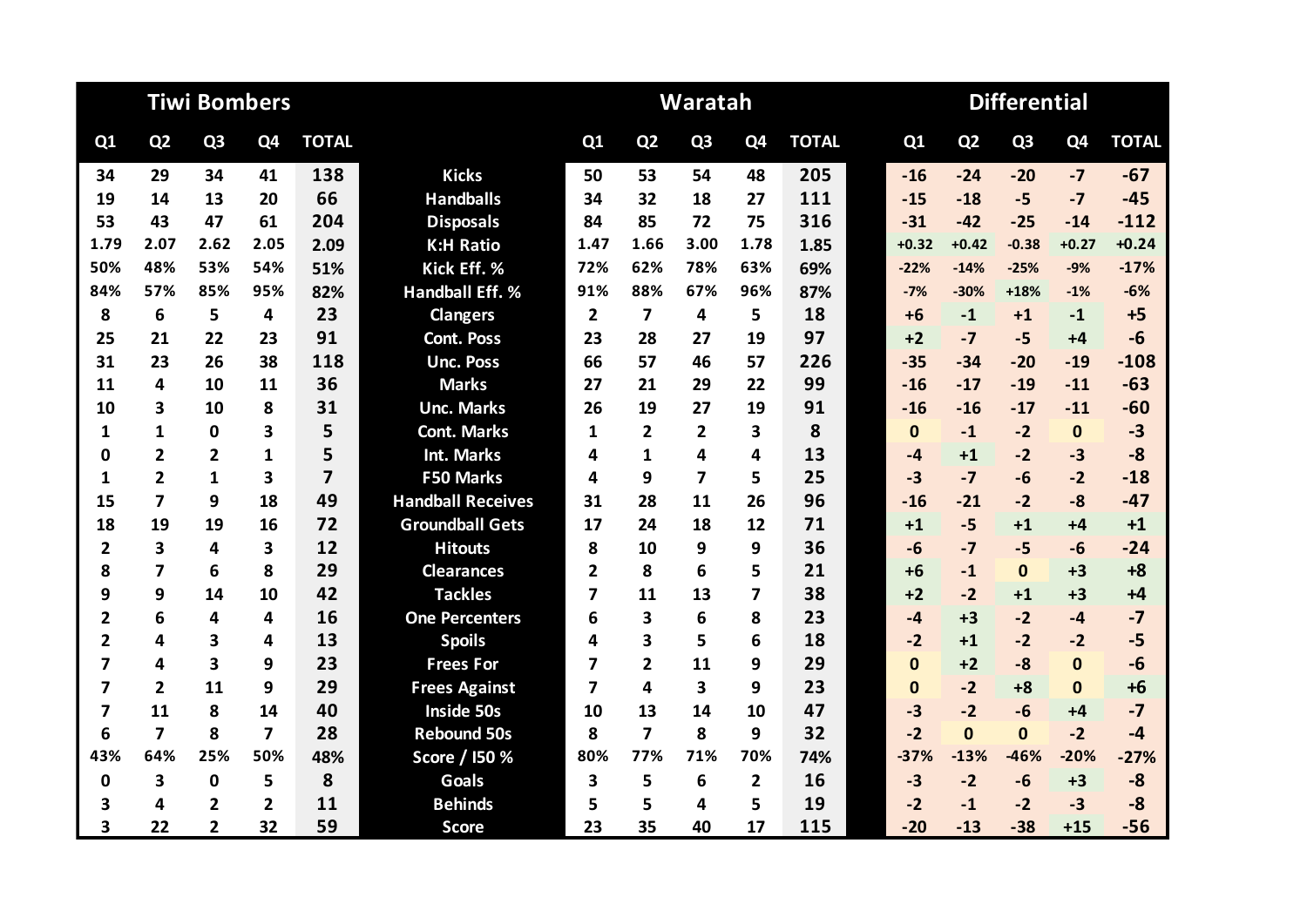| <b>Tiwi Bombers</b>    |     |       |     |            |           |                |           |        |       |     |      |            |                |     |      |       |            |      |    |           |    |              |     |                |    |              |                    |
|------------------------|-----|-------|-----|------------|-----------|----------------|-----------|--------|-------|-----|------|------------|----------------|-----|------|-------|------------|------|----|-----------|----|--------------|-----|----------------|----|--------------|--------------------|
| <b>Player</b>          | К   | н     | D   |            | KE% HE%   | CLG            | <b>CP</b> | UP     | M     | UM  | CM   |            | IM F50M HR GBG |     |      | ΗО    | <b>CLR</b> | т    | 1% | <b>SP</b> | FF | FA           | 150 | <b>R50</b>     | G  | в            | <b>SA</b>          |
| 38 D Munkara           | 20  | 5     | 25  | 50%        | 60%       | 2              |           | 17     | 4     | 4   | 0    | 1          | 0              | 9   | 6    | 0     | 5          |      |    | 2         | 1  | 1            |     | 7              | Ω  | 1            | 0                  |
| 48 H Puruntatameri     | 14  | 2     | 16  | 64%        | 50%       | 1              | 8         | 9      |       | 6   | 1    | 0          | 2              | 3   | 6    | 0     | 3          | 4    | 2  | 1         | 1  | 1            | 3   | 2              | 1  | 2            | <br>1<br>ananana a |
| 09 E Puruntatameri     | 7   |       | 14  | 29%        | 86%       | 4              |           | 5      | 1     |     | 0    | 0          | 0              | 2   | 6    | 0     | 2          |      |    | 0         |    | 2            | 3   | 0              | 0  | 0            | 1                  |
| 03 Douglas Cunningham  | 7   | 5     | 12  | 43%        | 100%      | 0              | 5         | 7      | 2     | 1   | 1    | 0          | 0              | 6   | 3    | 0     | 1          | 4    | 1  | 0         | 2  | 0            | 2   | 1              | 1  | 0            | 1                  |
| 15 J Fisher            | 8   | 4     | 12  | 13%        | 75%       | $\overline{2}$ | 6         | 9      | 3     | 3   | 0    | 0          | 2              | 6   | 5    | 0     | 1          | 3    | 0  | 0         | 2  | $\mathbf{1}$ | 3   | 0              | 0  | 0            | 0                  |
| 18 M Dunn              | 6   | 6     | 12  | 33%        | 100%      | 2              | 7         | 7      | 2     | 2   | 0    | 1          | 0              | 5   | 7    | 0     | 4          | 1    | 0  | 0         | 0  | 2            | 2   | 2              | 0  | $\mathbf{1}$ | 1                  |
| 14 B Erickson          | 6   | 5     | 11  | 33%        | 80%       | 0              | 5         |        | 2     | 2   | 0    | 0          | 0              | 2   | 5    | 0     | 1          | 1    | 0  | 0         | 1  | 2            |     | 3              | 0  | 0            | 0                  |
| 16 M Lower             | 3   | 6     | 9   | 33%        | 67%       | 0              | 4         | 5      | 0     | 0   | 0    | 0          | 0              | 5   | 3    | 0     | 1          | 6    | 0  | 0         | 1  | 0            | 1   | 0              | 0  | 2            | $\mathbf 0$        |
| 08 L Oborn             | 4   | 4     | 8   |            | 25% 100%  | 2              | 4         | 4      | 0     | 0   | 0    | 0          | 0              | 3   | 2    | 6     | 4          | 3    | 0  | 0         | 3  | 6            | 2   | 0              | 0  | $\Omega$     | 0                  |
| 22 Aidan McAdam        | 5   | 3     | 8   | 60%        | 100%      | 2              | 4         | 4      | 2     | 1   | 1    | 0          | 0              | 2   | 3    | 1     | 1          | 1    | 0  | 0         | 1  | 3            | 4   | 0              | 0  | $\Omega$     | 2                  |
| 27 Cecil Puruntatameri | 7   |       | 8   | 57%        | 100%      | $\overline{2}$ | 3         | 6      | 4     | 4   | 0    |            | 0              |     | 3    | 0     |            | 2    | 0  | 0         |    | 0            | 3   | $\overline{2}$ | 0  | 0            | 0                  |
| 05 K Kantilla          | 7   | 0     | 7   |            | 43% ##### |                | 6         | 2      | 2     | 0   | 2    | 0          | 2              | 0   | 3    | 0     | 0          | 3    | 0  | 0         | 1  | 2            |     | 0              | 2  | 2            | 0                  |
| 12 W Dulla             | 7   | 0     |     |            | 71% ##### | 0              | 5         | 2      | 0     | 0   | 0    | 0          | 0              |     | 4    | 0     | 4          | 0    | O  | 0         | 2  | $\mathbf{1}$ | 4   |                | 2  | 0            | 0                  |
| 21 M Kantilla          | 3   | 4     |     | 33%        | 100%      | 0              | 2         | 5      | 2     | 2   | 0    | 1          | 0              |     | 2    | 0     | O          | 5    | 2  | 2         | 0  | 0            | 0   |                | 0  | 0            | 0<br>mmmmm         |
| 25 S Austral           | 3   | 4     |     | 100%       | 50%       | 0              | 4         | 3      | 0     | 0   | 0    | 0          | 0              | 0   | 3    | 0     | 0          |      |    |           | 2  | 0            | 2   | 0              | 0  | 0            | 1<br>an mara       |
| 02 D Kruse             | 5.  | 1     | 6   |            | 100% 100% | 0              | 1         | 4      | 0     | 0   | 0    | 0          | 0              | 1   | 0    | 4     | O          | 2    | 3  | 3         | 2  | 2            | 0   | 5              | 0  | 0            | 0                  |
| 10 M Lorenzo           | 4   |       | 5   | 50%        | 100%      | 1              | 5         | 0      | 0     | 0   | 0    | 0          | 0              | 0   | 3    | 0     | 0          | 0    | 0  | 0         | 2  | 2            |     | 0              | 1  | 0            | 0                  |
| 28 J Leane             | 2   | 3     | 5   | 50%        | 67%       |                | 2         | 3      |       |     | 0    | 0          |                | 1   | 2    |       |            | 0    |    | 2         | 0  | 0            |     | 0              | 0  | 1            | 3                  |
| 29 G Puruntatameri     | 3   | 2     | 5   | 33%        | 100%      | 0              | 3         | 2      | 2     | 2   | 0    | 1          | 0              | 0   | 3    | 0     | 0          | 0    | 0  | 0         | 0  | 1            | 0   | 1              | 0  | 0            | 0                  |
| 32 H McCarthy          | 3   |       | 5   | 67%        | 50%       |                |           | 4      | 2     |     | 0    | 0<br>mana. | 0              |     |      | 0     | 0          | 0    |    | 2         | O  | 0            | 0   |                | 0  | 0<br>onono i | 0<br>venerana.     |
| 17 T Fernando          | 1   |       | 2   |            | 100% 100% | 0              | 2         | 0      | 0     | 0   | 0    | 0          | 0              | 0   | 2    | 0     | 0          | 0    | Ω  | 0         | 0  | 1            | 0   | 0              |    | 0            | 0                  |
| 11 T Tambling          | 1   | 0     | 1   | 0%         | #####     | 1              | 0         |        | 0     | 0   | 0    | 0          | 0              | 0   | 0    | 0     | 0          | 1    | 0  | 0         | 0  | 0            | 0   | 1              | 0  | 0            | 0                  |
| <b>TIWI</b>            | 138 | 66    | 204 |            | 51% 82%   | 23             | 91        | 118    | 36    | 31  | 5    | 5          | 7              | 49  | 72   | 12    | 29         | 42   | 16 | 13        | 23 | 29           | 40  | 28             | 8  | 11           | 10                 |
| <b>WAR</b>             | 205 | 111   | 316 |            | 69% 87%   | 18             | 97        | 226    | 99    | 91  | 8    | 13         | 25             | 96  | 71   | 36    | 21         | 38   | 23 | 18        | 29 | 23           | 47  | 32             | 16 | 19           | 23                 |
| <b>Differential</b>    | -67 | $-45$ |     | $-112$ 17% | -6%       | +5             | -6        | $-108$ | $-63$ | -60 | $-3$ | -8         | $-18$          | -47 | $+1$ | $-24$ | $+8$       | $+4$ | -7 | -5        | -6 | +6           | -7  | -4             | -8 | -8           | $-13$              |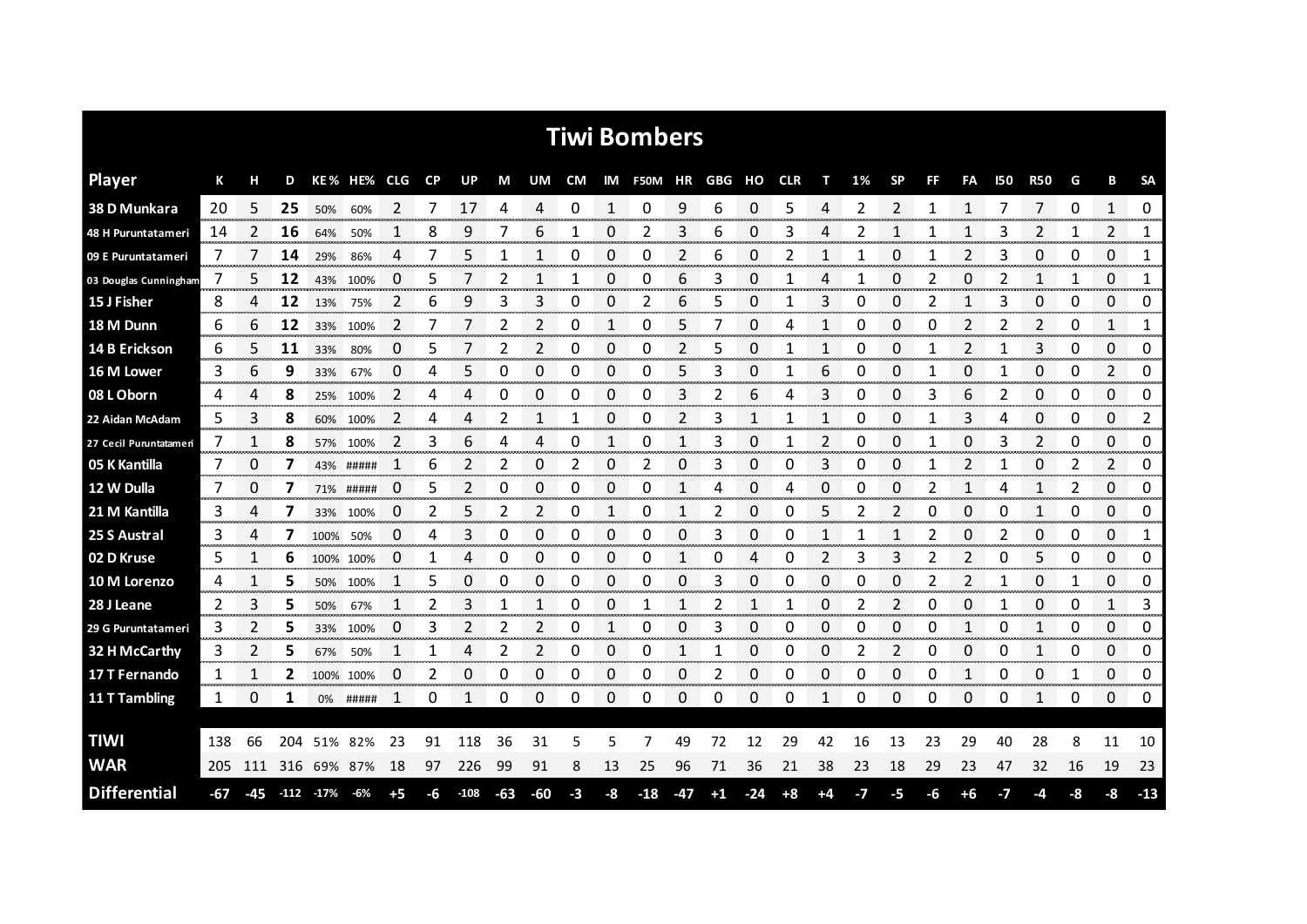| Waratah             |     |     |     |                             |             |                |           |                |       |       |      |                |                          |       |      |       |    |    |      |                |                |                |            |                |      |              |               |
|---------------------|-----|-----|-----|-----------------------------|-------------|----------------|-----------|----------------|-------|-------|------|----------------|--------------------------|-------|------|-------|----|----|------|----------------|----------------|----------------|------------|----------------|------|--------------|---------------|
| <b>Player</b>       | К   | н   | D   |                             | KE% HE% CLG |                | <b>CP</b> | UP             | M     | UM    |      |                | CM IM F50M HR GBG HO CLR |       |      |       |    | т  | 1%   | <b>SP</b>      | <b>FF</b>      | FA             | <b>I50</b> | <b>R50</b>     | G    | В            | <b>SA</b>     |
| 06 W Collis         | 18  | 9   | 27  | 83%                         | 67%         |                | 4         | 23             |       | 7     | 0    | 0              | 0                        | 14    | 2    | 0     |    | 0  | 0    | 0              | 3              | 0              | 4          | 2              | 1    | 0            | 1             |
| 07 R Turnbull       | 16  | 11  | 27  | 69%                         | 91%         |                | 6         | 22             | 8     |       |      |                |                          | 11    | 5    | 0     | 2  | 2  | 0    | 0              |                |                | 4          | 3              | 0    | 1            | 2             |
| 03 B Carroll        | 12  | 12  | 24  | 83%                         | 92%         | 0              | 10        | 14             | 9     | 7     | 2    | 2              | 4                        | 6     | 8    | 0     |    | 4  |      | 1              | 0              | 0              | 4          | 0              | 3    | 0            | 4             |
| 04 D Collis         | 15  | 9   | 24  | 87%                         | 89%         | 0              | 6         | 18             | 10    | 9     | 1    | 1              | 3                        | 9     | 5    | 0     | 0  | 3  | 0    | 0              |                | 1              | 5          | 0              | 1    | 2            | 6             |
| 15 J Cattanach      | 14  | 6   | 20  | 86%                         | 83%         | $\overline{2}$ | 5         | 16             | 8     | 8     | 0    | $\overline{2}$ | 0                        | 6     | 4    | 0     | 0  | 3  | 0    | 0              | 1              | $\overline{2}$ | 5          | $\overline{2}$ | 0    | 0            | 2             |
| 33 C Rich           | 14  | 5   | 19  | 36%                         | 60%         | 0              | 5         | 13             | 10    | 8     | 2    | 0              | 6                        | 3     | 3    | 0     | 1  | 0  | 1    | 0              | 0              | 1              | 3          | 0              | 0    | 5            | 1             |
| 14 J Crocker        | 12  | 6   | 18  | 67%                         | 100%        | 1              | 3         | 19             | 9     | 9     | 0    | 2              | 1                        | 7     | 3    | 0     |    | 0  | 2    | 1              | 0              | 2              |            | 3              | 1    | 0            | 0             |
| 01 J Magro          | 13  | 3   | 16  | 77%                         | 100%        | 0              | 6         | 12             | 5     | 5     | 0    | 0              | 2                        | 4     | 3    | 0     | 2  | 7  | 0    | 0              | 3              | 1              | 6          | 0              | 4    | 1            | 2             |
| 10 A Gulden         | 11  | 5   | 16  |                             | 55% 100%    | 1              | 4         | 11             | 3     | 3     | 0    | 0              | 1                        | 5     | 4    | 0     | 1  | 0  | 3    | 3              | 1              | $\overline{2}$ | 0          | 3              | 0    | $\mathbf{1}$ | 0             |
| 23 J Saltalamacchia | 7   |     | 14  | 57%                         | 100%        | 3              | 6         | 7              | 3     | 3     | 0    | 0              | 0                        | 2     | 5    | 0     | 2  | 3  | 0    | 0              | 2              | 0              | 2          | 2              | 0    | 0            | 0             |
| 32 H Kerinaiua      | 9   | 4   | 13  | 89%                         | 75%         | 0              | 4         | 10             | 6     | 6     | 0    | 1              | 1                        | 3     | 3    | 0     | 0  | 0  |      | 0              |                | 1              | 3          | 0              | 0    | 1            | 0             |
| 17 J Stevens        | 6   | 6   | 12  |                             | 33% 100%    | 2              | 5         |                | 1     | 1     | 0    | 1              | 0                        | 6     | 5    | 0     | 2  | 3  |      | 1              | 0              | 2              | 3          | 1              | 0    | 1            | 0             |
| 19 N Gooch          | 8   | 4   | 12  |                             | 38% 100%    | 4              | 4         | 8              | 3     | 3     | 0    | 0              | 0                        | 2     | 4    | 3     | 0  | 0  | 3    | $\overline{2}$ | 1              | 2              | 0          | 3              | 0    | 0            | 0             |
| 24 T Spence         | 9   |     | 10  | 78%                         | 100%        | 2              | 3         |                | 3     | 3     | 0    | 0              | 0                        | 3     |      | 0     |    | 2  | Δ    | Δ              |                | 3              | 2          | 6              | 0    | 0            | 1<br>onomo e  |
| 12 J McGrath        | 8   |     | 9   | 38%                         | 100%        | 0              | 2         |                | 6     | 5     |      | 0              | 4                        | 2     |      | 0     | 0  | 0  | 0    | 0              | 0              | 0              |            | 0<br>ana mana  | 2    | 4            | 1<br>www.com  |
| 08 D O'Dwyer        | 7   |     | 8   | 86%                         | 100%        | O              |           |                | 3     |       |      | 2<br>annon a   | 0                        | O     |      |       | Ω  |    |      |                |                |                |            | omorono        | 0    | 0<br>manan a | 0<br>wanan ma |
| 16 A Ross           | 3   | 5   | 8   | 67%                         | 80%         | 0              | 4         | 4              | 1     | 1     | 0    | 0              | 0                        | 3     | 3    | 0     | 0  | 2  | 3    | 3              |                | 0              | 0          | 4              | 0    | 0            | 0             |
| 13 J Wilkins        | 2   | 5   |     | 0%                          | 80%         | 0              | 4         | 3              | 0     | 0     | 0    | 0              | 0                        | 2     |      | 23    |    |    |      |                |                |                |            | 0              | 0    | 0            | 0             |
| 26 H Kitschke       | 5   |     | 7   | 60%                         | 100%        | 0              | 2         | 5              | 2     | 2     | 0    | 0              |                          | 2     |      | 1     | O  | 0  | 0    | 0              |                | 0              | 0          | 0              | 2    | 1            | 2             |
| 31 K Silver         | 4   | 3   | 7   |                             | 75% 100%    | 0              | 5         | 3              | 1     | 1     | 0    | 0              | 1                        |       | 4    | 0     |    | 3  | 0    | 0              |                | 1              | 2          | 0              | 1    | 1            | 1             |
| 11 J Arratta        | 4   | 2   | 6   | 50%                         | 50%         | 1              | 1         | 5              | 1     | 1     | 0    | 1              | 0                        | 4     | 1    | 0     | 0  | 2  | 0    | 0              | 0              | 0              | 0          | 1              | 0    | 0            | 0             |
| 18 T Graham         | 2   | 4   | 6   | 100%                        | 75%         | 0              | 4         | $\mathfrak{p}$ | 0     | 0     | 0    | 0              | 0                        | 1     | 3    | 8     | 3  | 1  | 1    | 0              | $\overline{2}$ | 1              | 0          | 0              | 1    | 0            | 0             |
|                     |     |     |     |                             |             |                |           |                |       |       |      |                |                          |       |      |       |    |    |      |                |                |                |            |                |      |              |               |
| <b>WAR</b>          | 205 | 111 | 316 | 69%                         | 87%         | 18             | 97        | 226            | 99    | 91    | 8    | 13             | 25                       | 96    | 71   | 36    | 21 | 38 | 23   | 18             | 29             | 23             | 47         | 32             | 16   | 19           | 23            |
| <b>TIWI</b>         | 138 | 66  |     | 204 51% 82%                 |             | 23             | 91        | 118            | 36    | 31    | 5    | 5              | 7                        | 49    | 72   | 12    | 29 | 42 | 16   | 13             | 23             | 29             | 40         | 28             | 8    | 11           | 10            |
| <b>Differential</b> | +67 |     |     | $+45$ $+112$ $+17\%$ $+6\%$ |             | -5             | $+6$      | $+108$         | $+63$ | $+60$ | $+3$ | $+8$           | $+18$                    | $+47$ | $-1$ | $+24$ | -8 | -4 | $+7$ | $+5$           | $+6$           | -6             | $+7$       | $+4$           | $+8$ | $+8$         | $+13$         |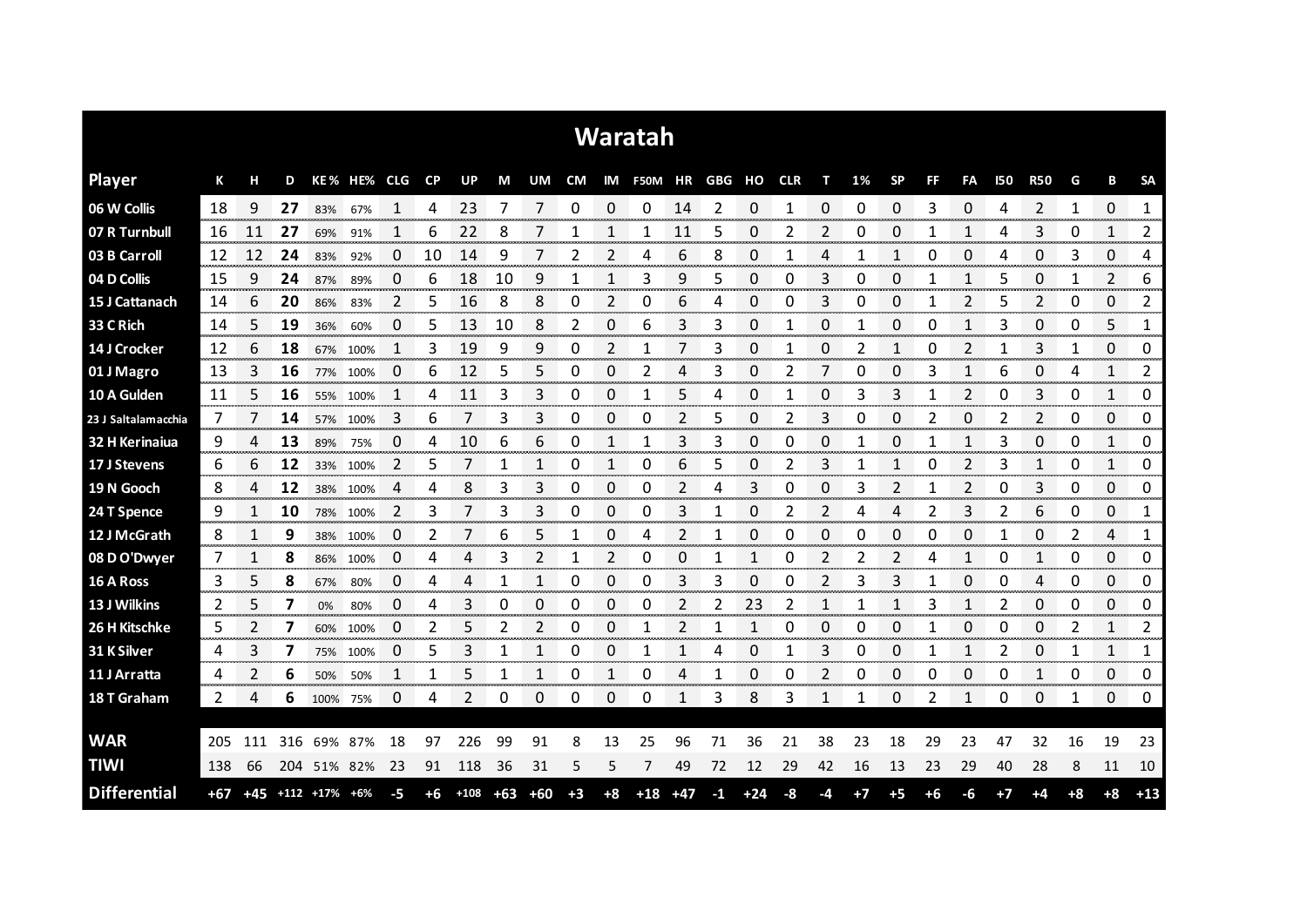|                        | <b>Score Sources</b> |                 |  |  |  |  |  |  |  |  |  |
|------------------------|----------------------|-----------------|--|--|--|--|--|--|--|--|--|
|                        | <b>TIWI</b>          | <b>WAR</b>      |  |  |  |  |  |  |  |  |  |
| <b>Turnover</b>        | 4.4.28               | 12.11.83        |  |  |  |  |  |  |  |  |  |
| <b>Stoppage</b>        | 3.5.23               | 4.7.31          |  |  |  |  |  |  |  |  |  |
| <b>Kick In</b>         | 1.2.8                | 0.1.1           |  |  |  |  |  |  |  |  |  |
| <b>TOTAL</b>           | 8.11.59              | 16.19.115       |  |  |  |  |  |  |  |  |  |
|                        |                      | Defensive 50    |  |  |  |  |  |  |  |  |  |
| <b>Turnover</b>        | 0.0.0                | 2.3.15          |  |  |  |  |  |  |  |  |  |
| <b>Stoppage</b>        | 0.0.0                | 0.1.1           |  |  |  |  |  |  |  |  |  |
| Kick In                | 1.2.8                | 0.1.1           |  |  |  |  |  |  |  |  |  |
| <b>TOTAL</b>           | 1.2.8                | 2.5.17          |  |  |  |  |  |  |  |  |  |
|                        |                      | <b>Midfield</b> |  |  |  |  |  |  |  |  |  |
| <b>Turnover</b>        | 3.2.20               | 8.7.55          |  |  |  |  |  |  |  |  |  |
| <b>Centre Bounce</b>   | 0.3.3                | 2.2.14          |  |  |  |  |  |  |  |  |  |
| <b>B/ARC Stoppages</b> | 1.0.6                | 1.3.9           |  |  |  |  |  |  |  |  |  |
| <b>TOTAL</b>           | 4.5.29               | 11.12.78        |  |  |  |  |  |  |  |  |  |
|                        |                      | Forward 50      |  |  |  |  |  |  |  |  |  |
| <b>Turnover</b>        | 1.2.8                | 2.1.13          |  |  |  |  |  |  |  |  |  |
| <b>Stoppage</b>        | 2.2.14               | 1.1.7           |  |  |  |  |  |  |  |  |  |
| <b>TOTAL</b>           | 3.4.22               | 3.2.20          |  |  |  |  |  |  |  |  |  |